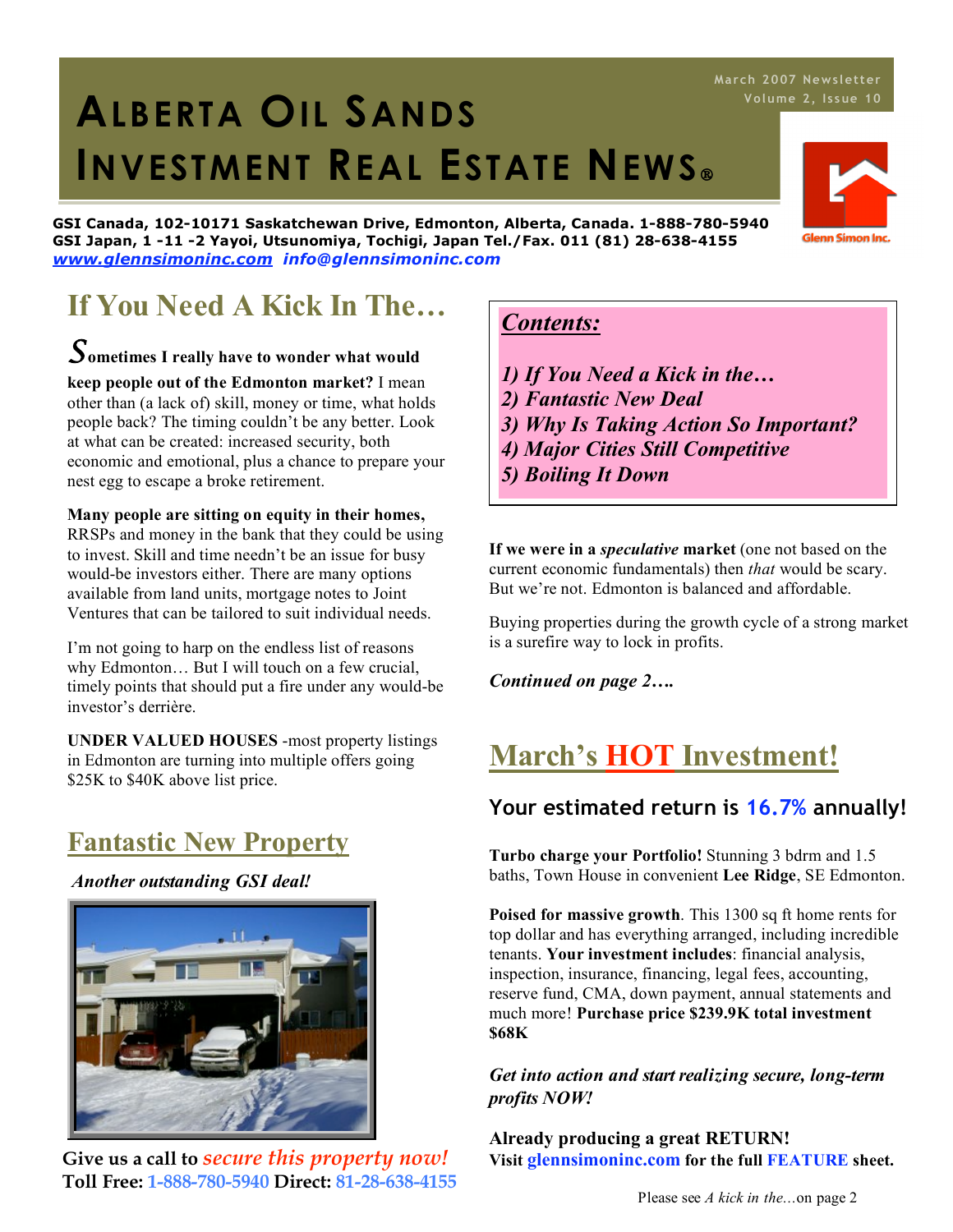## **If You Need A Kick In The….**

*Article by Glenn Simon Inc.*

*W*hat we're seeing are properties that *still* remain <sup>a</sup>**steal** at the prices they are now. Increases correlate to supply and demand needs of the economy as well as development of the city and surrounding businesses.

**MIGRATION** -Do you know how many people moved to Alberta last year?

**A heck of a lot:** 102,000 people migrated from other provinces in the first 9 months of 2006. That number excludes new Canadians arriving from abroad.

**Now, get ready for this number…** demographers estimate that Alberta will average a net gain *of 30,000 migrants a year for the next quarter century!*

Staggering numbers considering more people equates to more renters and homebuyers therefore pushing the values up. It's just the tip of an iceberg of reasons why smart people choose to grow their money here.



**TIMING** - Of course all markets have their peaks and valleys and that's why knowing where, when and what to buy is so important. Following and understanding fundamental shifts is crucial to success. Markets don't rise forever and knowing when to exit is vital.

**OPPORTUNITY** - We are standing at the foot of a warm and perfect field, waiting to be planted with seeds of success. Now is the time to dig deep into the soil and sow our crops before the winds of opportunity change….

Spring *must* be in the air.

# **Why Is Taking Action So Important?**

#### *By Neel Ramen*

*F***unny how one day slips into the next before you** 

**hardly notice it.** Sometimes you can just amble along, letting life go by and enjoying each day as it comes, because there's always another day. There's no rush.

**And yes, life could be more fulfilling.** You could be putting more into that course, or that job, or that relationship, and maybe next year you'll knuckle down and see about changing direction to something you really want to do.

**But not right now.** Let's just enjoy the here and now. Life's too short to get too worried.

The trouble with drifting is that it is directionless. Floating along with the tide means that you don't use your arms and your legs or your head or your heart. It takes no effort. The current does all the work while you just need to lie back and watch the clouds drifting overhead.

#### **It's comfortable.**

What do you plan to do with what's left of the rest of your life? You are thinking about getting around to something next year. Is this when you'll be ready to climb out of the river, build yourself a boat and steer your way to your goal?

**But you know what? Every year is the same**. Every year someone says, "well maybe when I have more time I'll do such and such." Or "when the kids have left school and left home, I'll do this." Or maybe even "when I retire, I'll have more time."

#### **Life is slipping past.**

Now is your moment. Right now! This minute! The words you're reading right here on this page mark each and every second of your precious life floating past.

Take action now to find your true purpose in life. Discover what it is that will fill you with excitement and inspiration. Live every second of your life. You deserve to feel the joy of living.

Get yourself into a boat, take the paddle, and row with the current to where you want to be, where you want to go, where you know you will find happiness and fulfillment.

**Don't wait until next year,** or when you retire, or when the time feels right. Think about what it is you want in life and where you want to be.

*And take the first step into that future. The time is now. Take action. Right now!*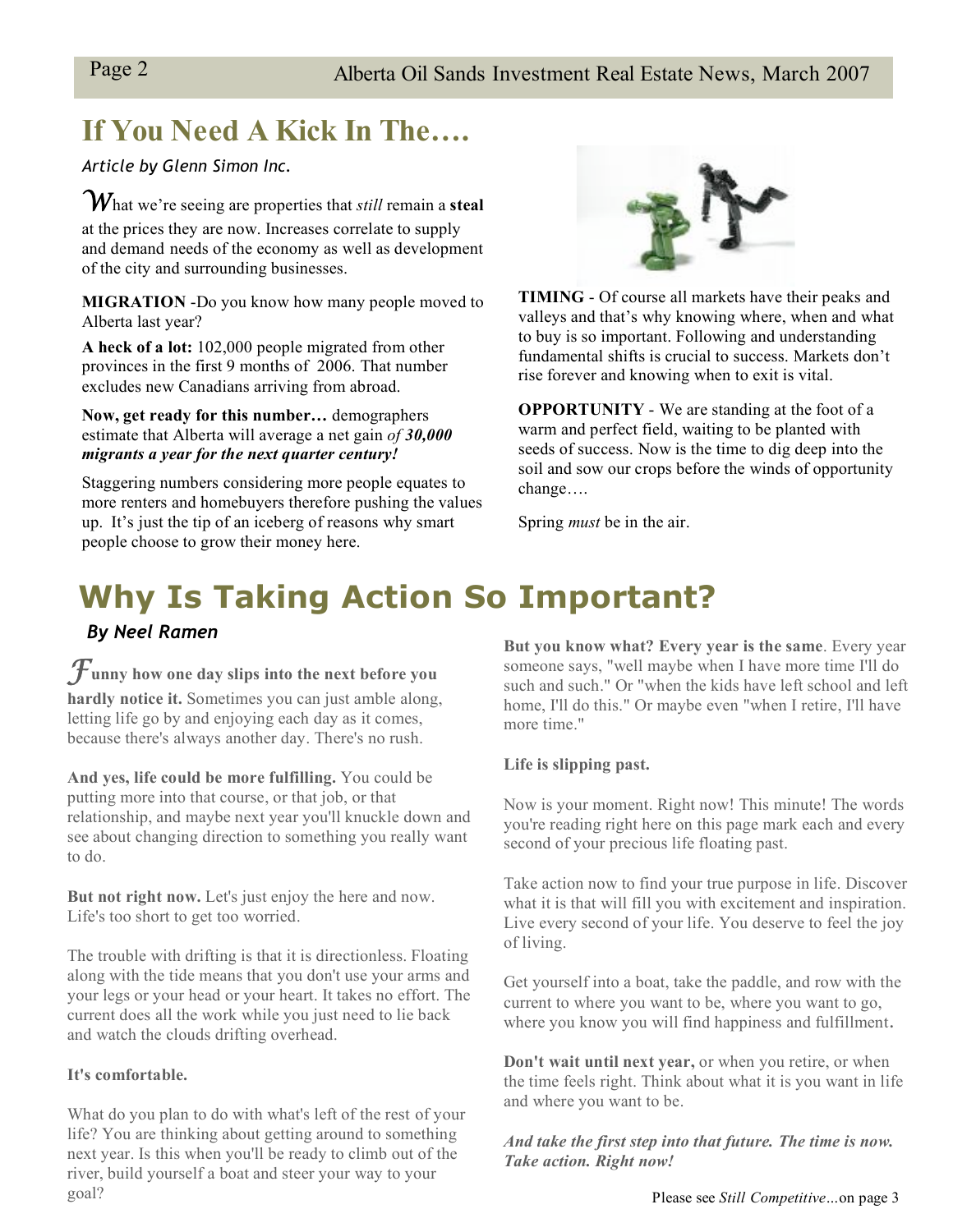# **Housing Prices Not Keeping Workers Away**

*By: Laura Severs - Business Edge*

Published: Thursday, January 26th, 2007

### **Major cities still competitive, say officials**

**Soaring housing prices have not yet thrown a wrench into moves to attract new workers to either Calgary or Edmonton.**

Officials in both cities claim their respective communities remain competitive, even though the cost of buying a resale home has gone through the roof.

Based on a comparison between the months of December 2005 and December 2006, the price of a single- family home in Edmonton rose 51.9 per cent, coming in at just under \$342,000, according to the Edmonton Real Estate Board (EREB).

Its Calgary counterpart, the Calgary Real Estate Board (CREB), reports that the average price of a single-family home rose to \$396,870 in December 2006, from \$305,676 in December 2005.

And while both CREB and EREB say they have heard anecdotal talk that higher housing costs are causing problems for companies bringing workers to Alberta's understaffed labour market, neither has been able to find any concrete examples.

In fact, new CREB president Ron Stanners says it's actually cheaper to buy a house today in Calgary than it was in the past.

"There's a lot of talk about it (higher housing prices acting as a disincentive to bring employees to Alberta) but the reality is that housing prices, at the prices they are today, are a lot more affordable than they were 25 years ago," says Stanners.

Interest rates back then were above 18 per cent, compared to today's interest rates in the six- percent range. And incomes are now much higher.

Using the example of a typical Calgary housing price of \$106,000 in 1981, with a \$90,000 mortgage and an interest rate of 18.125 per cent, a buyer would have made mortgage payments of \$1,319, representing 79 per cent of their annual income of \$19,932.



*People flock to Alberta for jobs, lifestyle and affordable homes*

### *"There's a lot of talk about it (higher housing prices acting as a disincentive to bring employees to Alberta) but the reality is that housing prices, at the prices they are today, are a lot more affordable than they were 25 years ago," says Stanners.*

Today, using identical comparisons but with an average housing price of \$357,000 and a \$332,000 mortgage at about a six-per-cent interest rate, the payment would be \$2,125. But with an average income of \$60,000 in Calgary, the mortgage costs only eat up 42.5 per cent of that person's income now, says Stanners.

"We are way better off than when I bought a house on New Year's Eve in 1981," says Stanners. "I really don't believe affordability is an issue. It's affordability in the mind that is an issue. I guess you could say it's perception."

Myron Borys, vice-president of economic development for Edmonton Economic Development Corp., says Edmonton is transitioning from a mid-sized Prairie town into one of the country's economic powerhouses.

"As such, you have to put yourself in a different comparison point," says Borys. "We're still a very affordable place to live."

EREB figures from November 2006 place Edmonton below the Alberta and Canadian price averages.